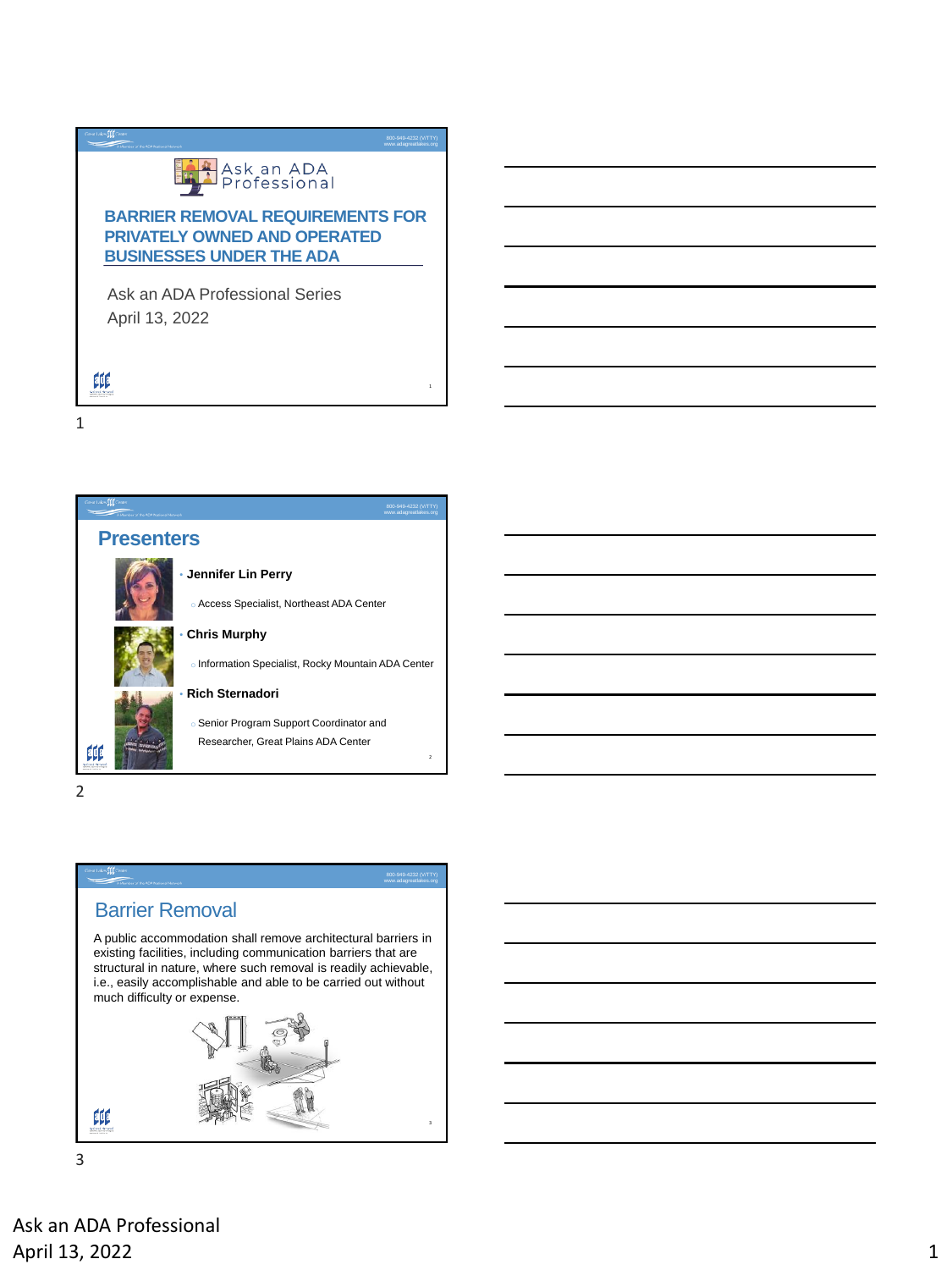| Great Lakes ELE Center<br>Member of the ADA National Network                                                        | v.adagreatlakes.org |
|---------------------------------------------------------------------------------------------------------------------|---------------------|
| <b>Examples</b>                                                                                                     |                     |
| $\cdot$ (1) Installing ramps;<br>. (2) Making curb cuts in sidewalks and entrances;<br>• (3) Repositioning shelves; |                     |
| • (4) Rearranging tables, chairs, vending machines, display<br>racks, and other furniture;                          |                     |
| • (5) Repositioning telephones;                                                                                     |                     |
| • (6) Adding raised markings on elevator control buttons;                                                           |                     |
| · (7) Installing flashing alarm lights;                                                                             |                     |
| · (8) Widening doors;                                                                                               |                     |
| · (9) Installing offset hinges to widen doorways;                                                                   |                     |
| • (10) Eliminating a turnstile or providing an alternative accessible<br>path;                                      |                     |
| · (11) Installing accessible door hardware;                                                                         |                     |

4

#### www.adagreatlakes.org

## Examples Cont.

- (12) Installing grab bars in toilet stalls;
- (13) Rearranging toilet partitions to increase maneuvering space;
- (14) Insulating lavatory pipes under sinks to prevent burns;
- (15) Installing a raised toilet seat;
- (16) Installing a full-length bathroom mirror;
- (17) Repositioning the paper towel dispenser in a bathroom;
- (18) Creating designated accessible parking spaces;
- (19) Installing an accessible paper cup dispenser at an existing inaccessible water fountain;
- (20) Removing high pile, low density carpeting; or
- (21) Installing vehicle hand controls.

5

# 4<br>5<br>5<br>6<br>6 www.adagreatlakes.org Priorities for Barrier Removal • **(1) Getting through the Door** • **(2) Access to the Goods and**  Provide access to enter facility **Services** from public sidewalks, parking, or o Provide access to those areas public transportation. where goods and services are made available to the public. o Barrier removal examples: • Installing an entrance ramp Barrier removal examples: • Adjusting the layout of • Widening entrances display racks • Providing accessible parking • Rearranging tables spaces • Providing Braille and raised character signage • Widening doors • Providing visual alarms • Installing ramps 邮

6

Ask an ADA Professional April 13, 2022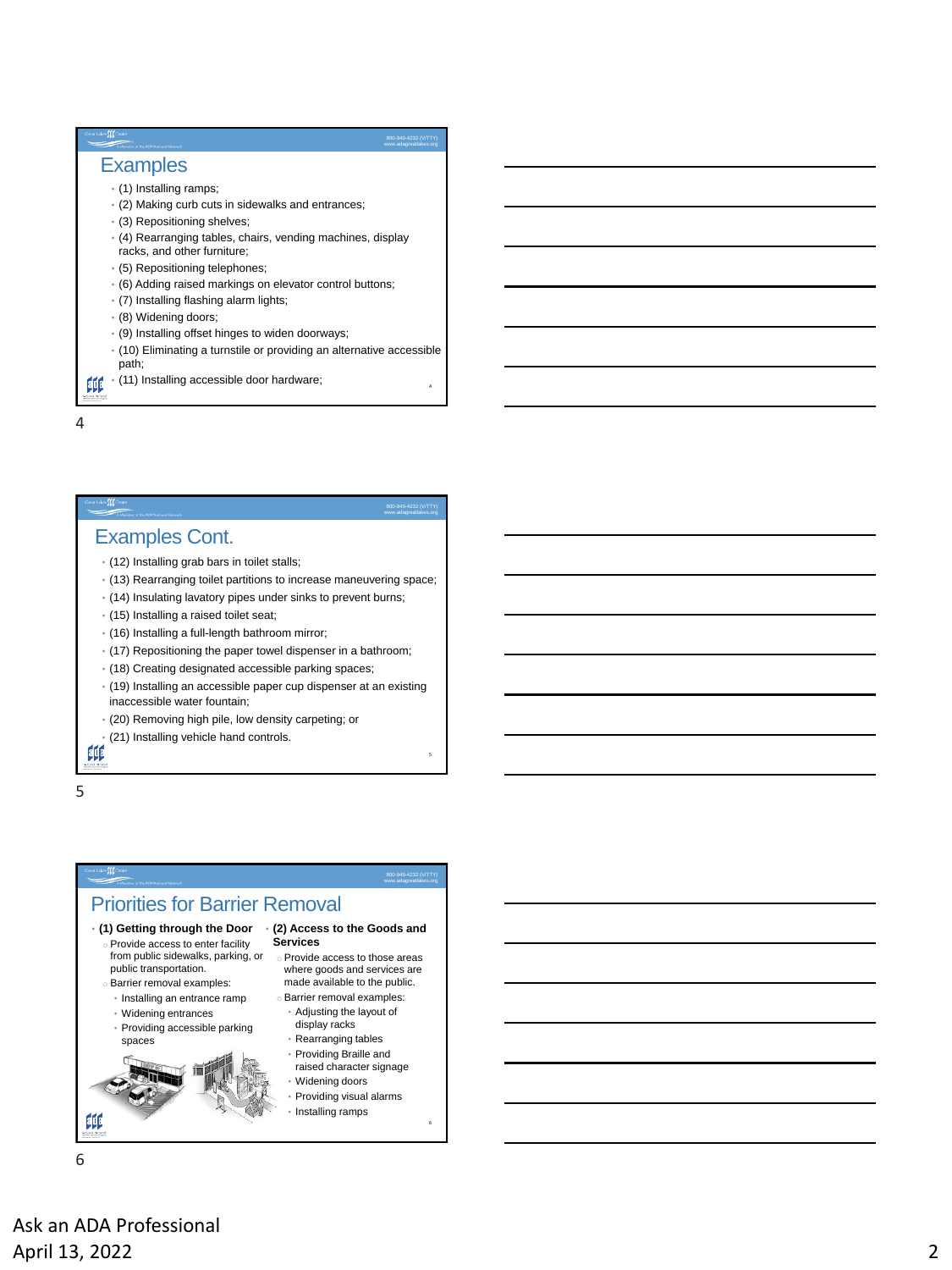





8



9